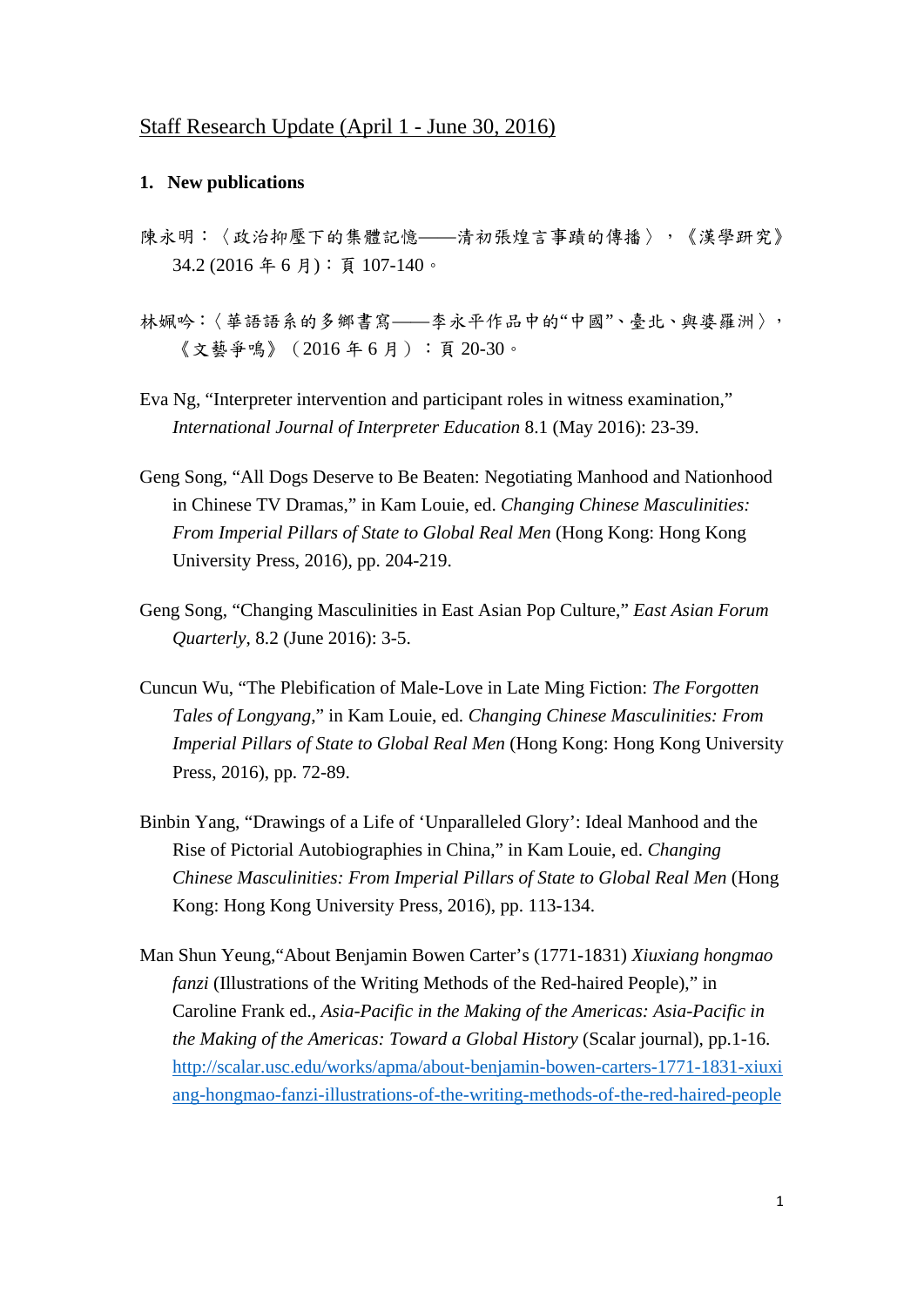Man Shun Yeung, (Co-authored), "Dictionarium sinicum and Early Chinese Studies," *Brown University Library News* (June, 2016): 1-3. http://blogs.brown.edu/libnews/dictionarium-sinicum/

## **2. Conference presentations**

K.W. Fung, " From Islamic Terrestrial Globe of Mongol Yuan to Western Terrestrial Globe of Ming Tianqi," 一帶一路上的文化藝術交流學術研討會(Art and Cultural Exchange in the One Belt One Road Initiative Symposium), jointly organized by Hong Kong Maritime Museum, Asian Art Hong Kong and Maritime Silk Road Society, April 2, 2016, Hong Kong, 48pp.

K.W. Fung, "European Surveying Instruments, Terrestrial Globes and Map-Making in China and Japan, 1580-1830," The International Symposium "Reimagining the Globe and Cultural Exchange: From the World Maps of Ricci and Verbiest to Google Earth," organized by Ricci Institute of Chinese-Western Cultural History, University of San Francisco, April 22-24, 2016, San Francisco, 148pp.

K.W. Fung, "The Transmission of Western Terrestrial Globe Making Technology to China: With the Example of the Terrestrial Globe Made by Jesuits Emmanuel Diaz and Nicolas Longobardi," The 8<sup>th</sup> Annual Meeting of the Society for Cultural Interaction in East Asia, jointly organized by Kansai University and The Society for Cultural Interaction in East Asia, May 7-8, 2016, Osaka, 56pp.

Lucas Klein, "Indirect Treatment of the Ding: The Phenomenon of Misreading 'Imagism' in American Translations of Chinese Poetry," Literary Form and Reform, Fudan University, Shanghai, May 18, 2016.

Lucas Klein, "Translating Difficulty: Crafting Commensurability in the Translation of Li Shangyin," Association of Asian Studies – International Convention of Asia Scholars joint convention, Seattle, March 31-April 3, 2016.

Peiyin Lin, "A Tale of Two Cities: Romance from Taiwan and Hong Kong in the 1950s: Taking Wang Lan and Xu Su as Examples," East Asian Colonial Cultures and Modern Societies in Comparative Perspectives, 2016 International Conference on Taiwan Studies, UC Santa Barbara, May 10-11, 2016.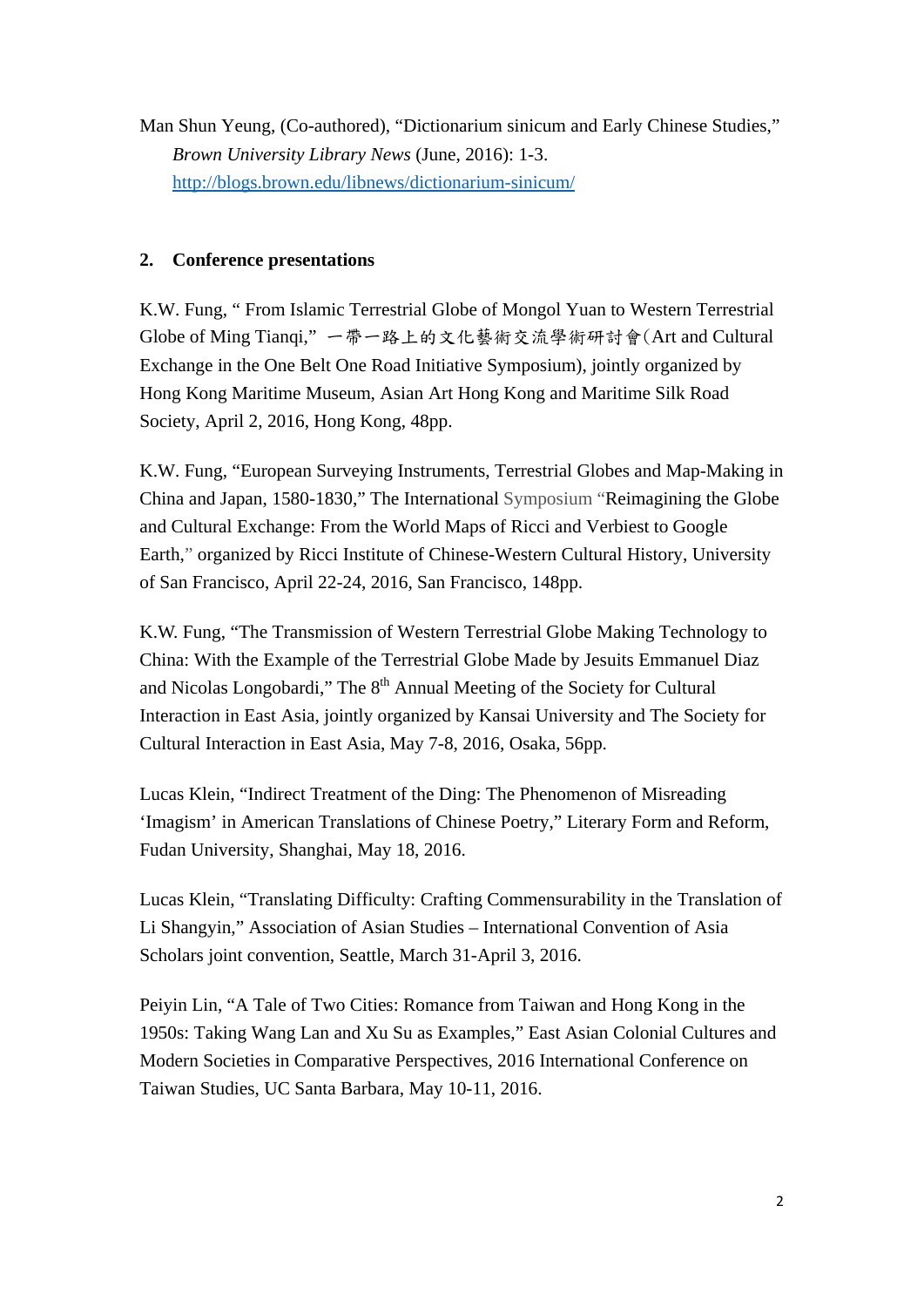Peiyin Lin, "Bifurcated National Narrative: Folklore Writing from Colonial Taiwan under Japanese Imperialization," Harvard Yenching Institute Workshop, April 29, 2016.

Eva Ng, "Language and disadvantage before the law," the 8th International Critical Link Conference – Critical LinkS – a new generation. Future-proofing interpreting and translating. Heriot-Watt University, Edinburgh, Scotland, UK, June 29-July 1, 2016.

Geng Song, "Transnationalism and East Asian Masculinities," invited talk at Transnational Humanities in Korean Studies conference, the Australian National University, Canberra, May 20, 2016.

Pui Ling Tang, "The Belief of Graceful Death: A Study Based on Excavated Sources and Transmitted Texts," Conference on Excavated Manuscripts and Chinese Classical Studies, Yale-NUS College, Singapore, April 7-9, 2016.

鄧佩玲, "古文字'廌'及其相關諸字," 金文與青銅器國際學術研討會, 北京大学, 2016 年 6 月 28-30 日。

鄧小虎, 〈梁漱溟的佛儒生命書寫〉,《人間佛教的生命書寫與家國關懷》,香 港中文大學人間佛教研究中心,2016 年 4 月 16-17 日。

Siufu Tang, "The Capability Approach and Xunzi's Ethics," 2016 Singapore-Hong Kong-Macau Symposium on Chinese Philosophy, The Chinese University of Hong Kong, April 29-30, 2016.

Y.K. Tse, "A Cultural Reflection: The Auspicious Sign in Miscellaneous Notes of the Tang Dynasty (618-907)," The Asian Conference on Cultural Studies 2016, Kobe, Japan, June 2-5, 2016.

Man Shun Yeung, "Beyond the City's Boundaries: Nathan Dunn, George Smith and Their Relationship with Haichuang Buddhist Priest Jinglin in the 1830s-1840s," AAS-in-ASIA 2016 Kyoto conference, Doshisha University, Japan, June 24-27, 2016.

## **3. Grants and Awards**

Dr Tong-King Lee received Faculty Research Award for Junior Tenure-Track Professoriate Staff 2016.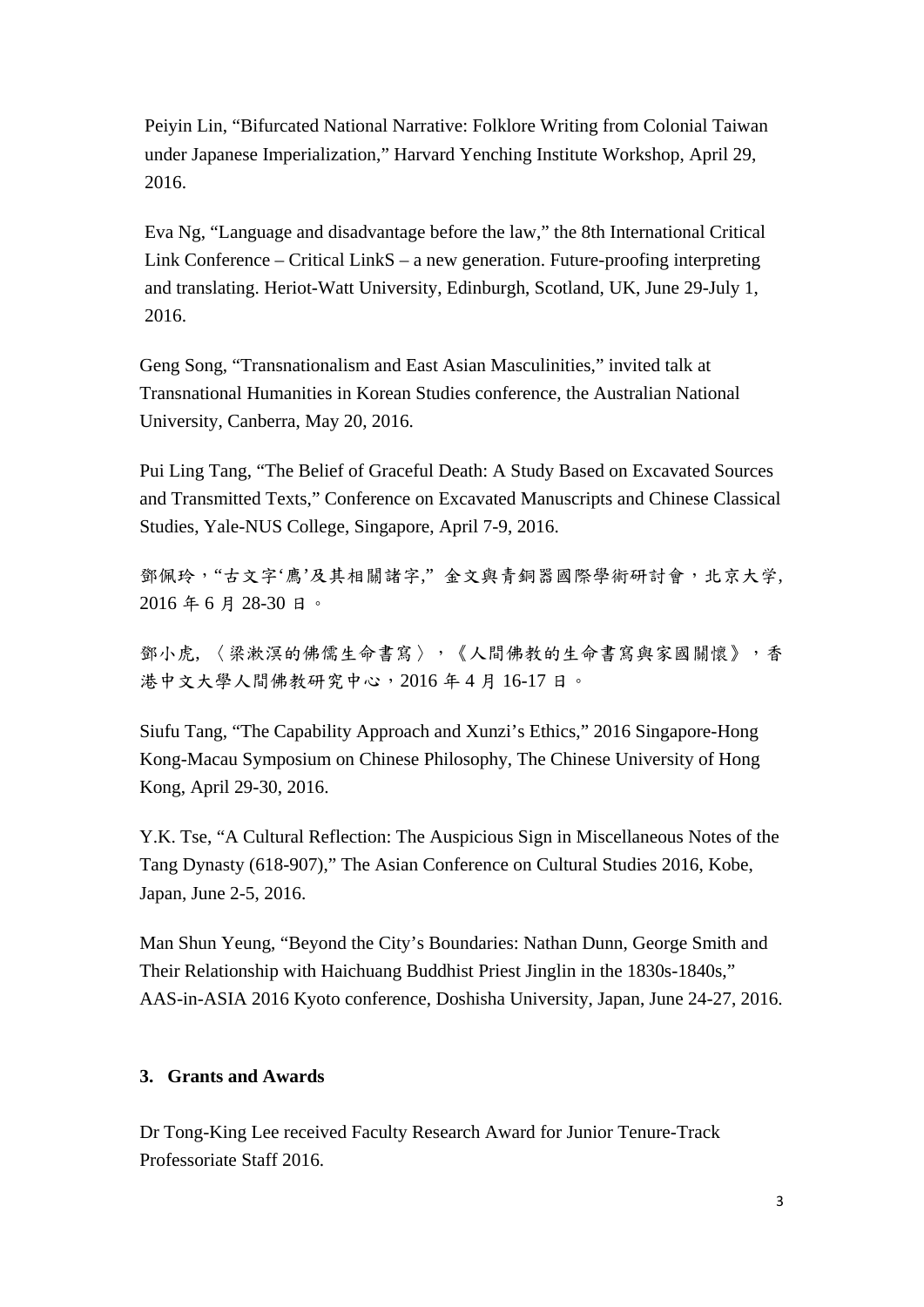Dr Geng Song received a GRF grant: "Masculinities in Chinese Television: Mediating National and Global Identities," HK\$327,000, for 30 months, announced on 30 June 2016.

Dr Pui Ling Tang received a GRF grant: "《尚書》與金文文獻語言的比較研究 (A Comparative Study of the Language of Shangshu and Bronze Inscriptions)," HKD\$164,998, for 24 months, announced on 30 June 2016.

Dr Cuncun Wu received a GRF grant: "A Vulgar Half-Century: Urban Commoners and the Production of Early Seventeenth-Century Popular Pornography in the Lower Yangtze Delta," HKD\$ 373,999, for 36 months, announced on 30 June 2016.

Dr Man Shun Yeung received King's/HKU Fellowship Award of HKD \$50,000 to visit the Department of History, King's College London (November 24 – December 23, 2016), and to present the major ideas of his ongoing research project to their academic staffs and to discuss the possibility of pursuing collaborative research on a new project.

# **4. Invited talks**

Dr K.W. Fung, "Transmission of Foreign Sciences along Silk Road from Tang to Yuan", a Public Lecture delivered at "One Belt One Road Visual Arts Exhibition 2016" (April 12-16, 2016), organized by the Hong Kong Federation of Women and curated by Ms. Pansy Ho, with the support of The Faculty of Arts, HKU and Sotheby's Hong Kong Limited, April 15, 2016, Sotheby's Hong Kong Gallery, Hong Kong, 37pp.

Dr K.W. Fung, " From Jesuit Science to Rankean Historical Studies: Their Impact on Chinese Scholarship (1580-1930)", a Keynote Speech delivered at The International Symposium "China in the Modern World: Paradigms and Methodologies", organized by Global China Research Centre, University of Exeter, UK, June 11, 2016, Exeter, U.K., 99pp.

Dr Tong-King Lee, "Negotiating Chinese Soft Power Through Translation," The University of Leeds, June 9, 2016.

Dr Tong-King Lee, "Translation and Translanguaging in Literary Art," Birkbeck